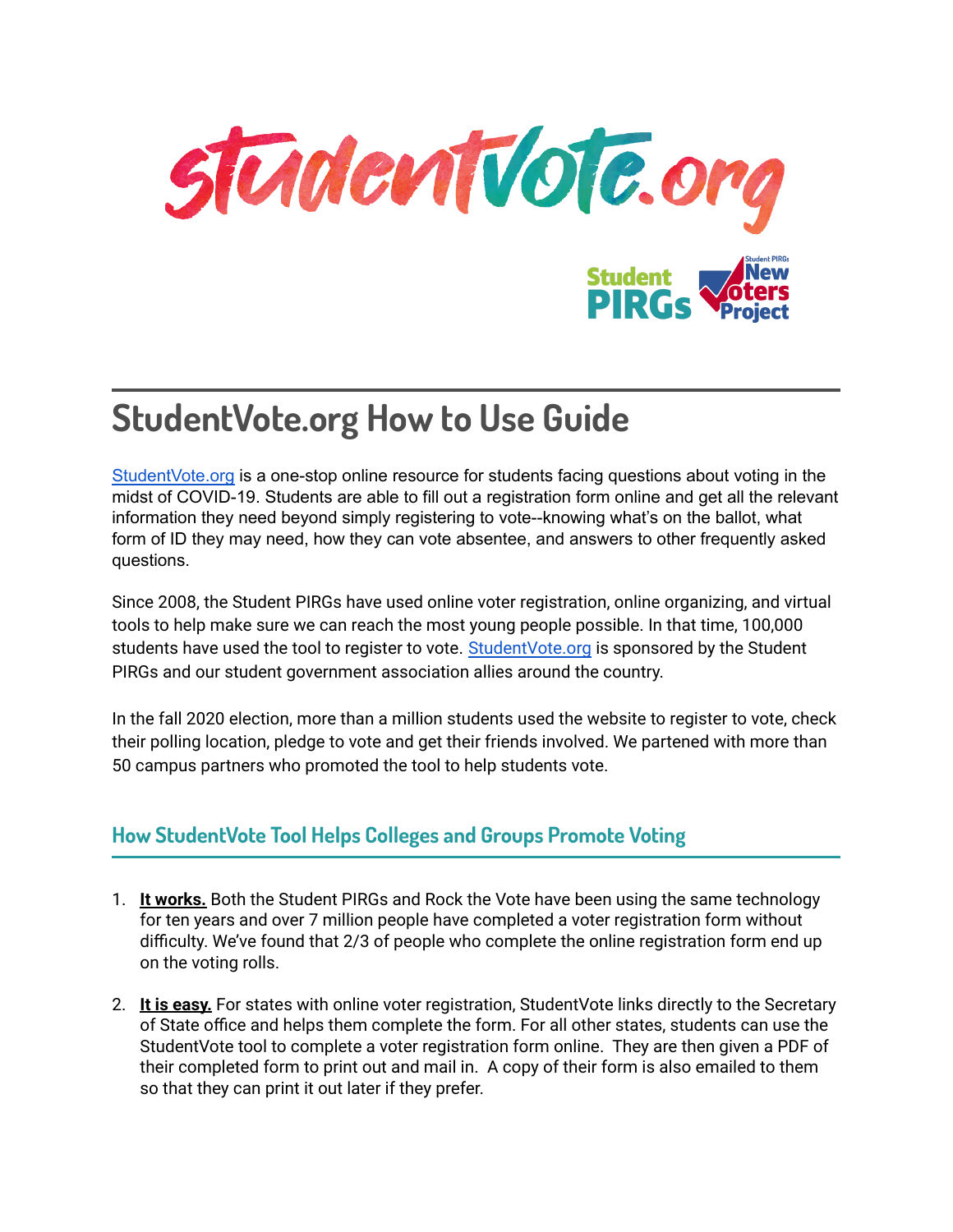- 3. **Email reminders increase the likelihood of registering.** Students get weekly email reminders until they click a button telling us they mailed in the form. Our experiments have proven this increases the mail-in rate.
- 4. **Tell-a-friend feature creates a multiplier effect.** Registrants get the option to pass the tool onto a friend. Students are more likely to register and vote when asked by a friend. Using the tool creates a multiplier effect that increases your campus registration rates.
- 5. **A powerful tool for increasing voter turnout.** Because the tool compiles contact information of students who register, it enables campuses to follow up with person-to-person voting reminders before Election Day through phone calls, canvassing and text messaging. Over a decade of research by social scientists has conclusively found that these techniques increase youth voter turnout.<sup>1</sup> The tool does not compile private contact information, such as drivers' license numbers, and only compiles information in states where legally permitted.

## **6. It's free!!**

7. **It's secure.** Personal information collected through the tool is held on a secure server. Sensitive information is used to populate the voter registration form, and is immediately discarded. Non Sensitive data is available to partners through our secure dashboard. Rock the Vote is committed to preserving an applicant's privacy; and, as stated in our security and privacy statements, all personal identifying data and other unique identifiers submitted in the process of registering to vote are used to produce the voter registration form for the user to send to his/her local or state election officials. If a state-issued identification number or Social Security number is provided, it is used solely for the production of a voter registration form.

### **8. You can register to vote in over 13 languages including Spanish.**

<sup>&</sup>lt;sup>1</sup> See www.NewVotersProject.org/research for a compilation of studies on nonpartisan voter turnout techniques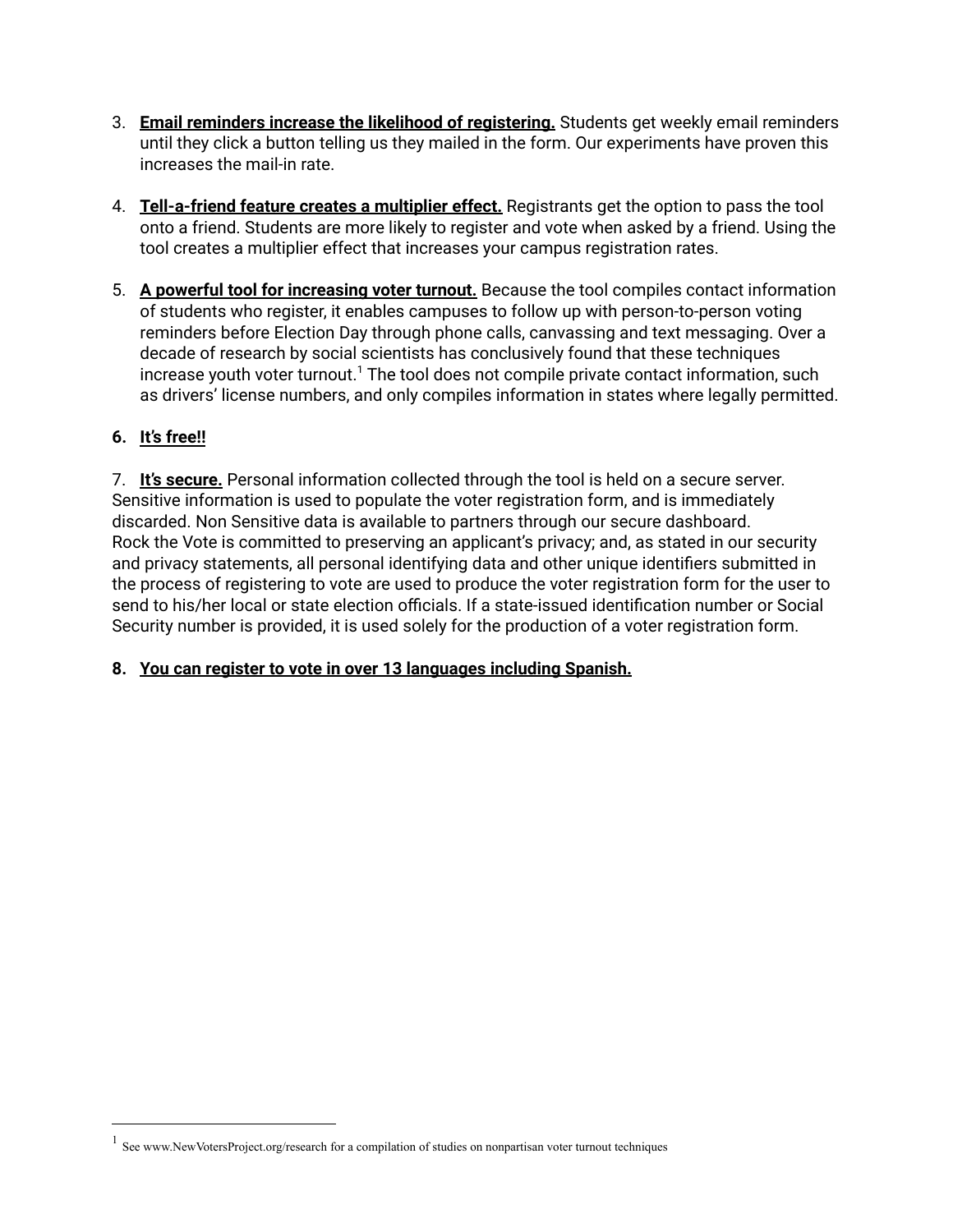## **[Watch](https://drive.google.com/file/d/12s4ZuuGh12omZNd_e2JaCl6qP_4Mz_Ln/view?usp=sharing) our how to use video**



## **Frequently Asked Questions**

#### *How is the data used?*

The contact information allows campuses and student volunteers to follow up with peer-to-peer voting reminders before Election Day through phone calls, canvassing and text messaging. Over a decade of research by social scientists has conclusively found that these techniques increase youth voter turnout. The tool does not compile private contact information, such as drivers' license numbers, and only compiles information in states where legally permitted. You can refer here for Rock the Vote [Security](https://www.rockthevote.org/privacy-policy/) Policies

#### *Why register voters online?*

Registering people in person is great. Our studies have shown that face-to-face peer contact is the best way to get people to register and turn out to vote. However, having our online tool available on the main pages of the campus website will help those who will just go register themselves to vote to be able to do it easily and quickly. Getting a form and filling it out is usually the hardest part of registering to vote, which is why our tool makes that the first thing you do. Getting this done first makes it more likely the student will print the form and mail it in. We also provide easy instructions to make completing the form as simple, quick, and error-free as possible.Working with student governments and other campus organizations, our online registration tool generated tens of thousands of registration applications from highly-trafficked university websites.

At the University of Southern California we helped to register over 1,000 students when the University President sent out campus wide email with a link to StudentVote.org. At Rutgers University we partnered with the Eagleton Institute to link to the tool on the campus' main websites and registered over 3,000 students in a week.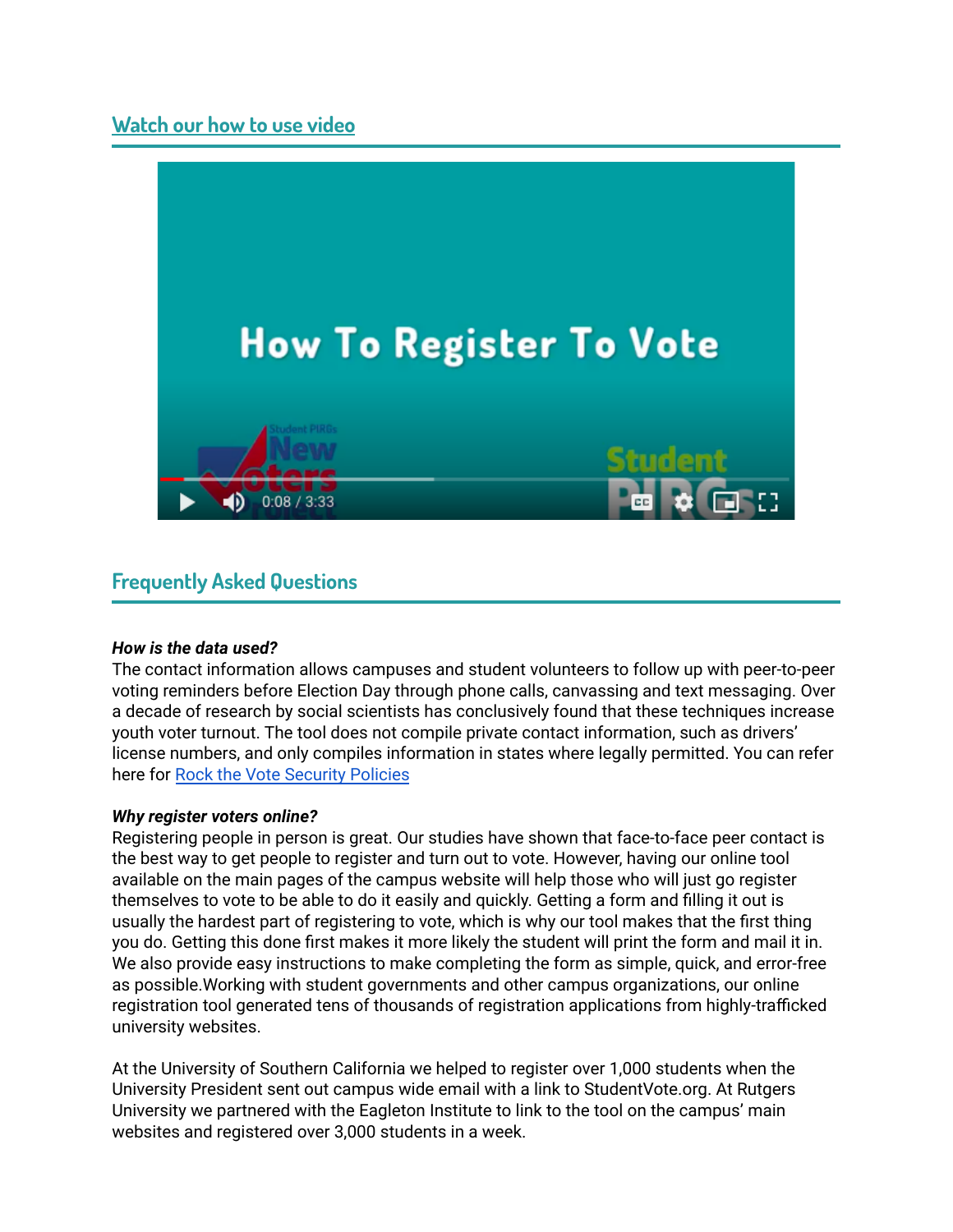#### *Why are you going to call people?*

Having people's phone numbers allows us to remind more students to vote as it gets close to Election Day. A few years ago, we also pioneered the use of text messaging to mobilize young voters to the polls – a study we did with Princeton University and other researchers found that text message reminders can increase young voter turnout by four percentage points!

## **Using StudentVote.org for your campus or organization**

Our partners have used the tool in a variety of ways to promote student participation in elections:

- 1) Send an all campus email with StudentVote.org
- 2) Embed and link StudentVote.org on campus or group websites.
- 3) Including it as a part of class registration
- 4) Promote during new student orientation
- 5) Create QR codes to post on bulletin boards

StudentVote.org can be linked or embedded and customized to fit the layout and color scheme of your site or page. Here is an example of a button on the University of [Massachusetts](https://www.umb.edu/life_on_campus/oslce/students/umbvote) - Boston [website](https://www.umb.edu/life_on_campus/oslce/students/umbvote).



**If you are interested in using StudentVote.org please fill out this [online](https://studentpirgs.org/forms-sp-get-our-online-voter-registration-tool/) form**

## **About Us**

The New Voters Project is a nonpartisan  $501(c)(3)$  organization with 4945(f) status, has run peer-to-peer young voter registration and mobilization drives to turn out the youth vote on college campuses for almost 50 years. Over the last 30 years we have helped to register over 2 million young voters. We believe that the full participation of young people in the political process is essential to a truly representative, vibrant democracy. Our goal is to engage as many